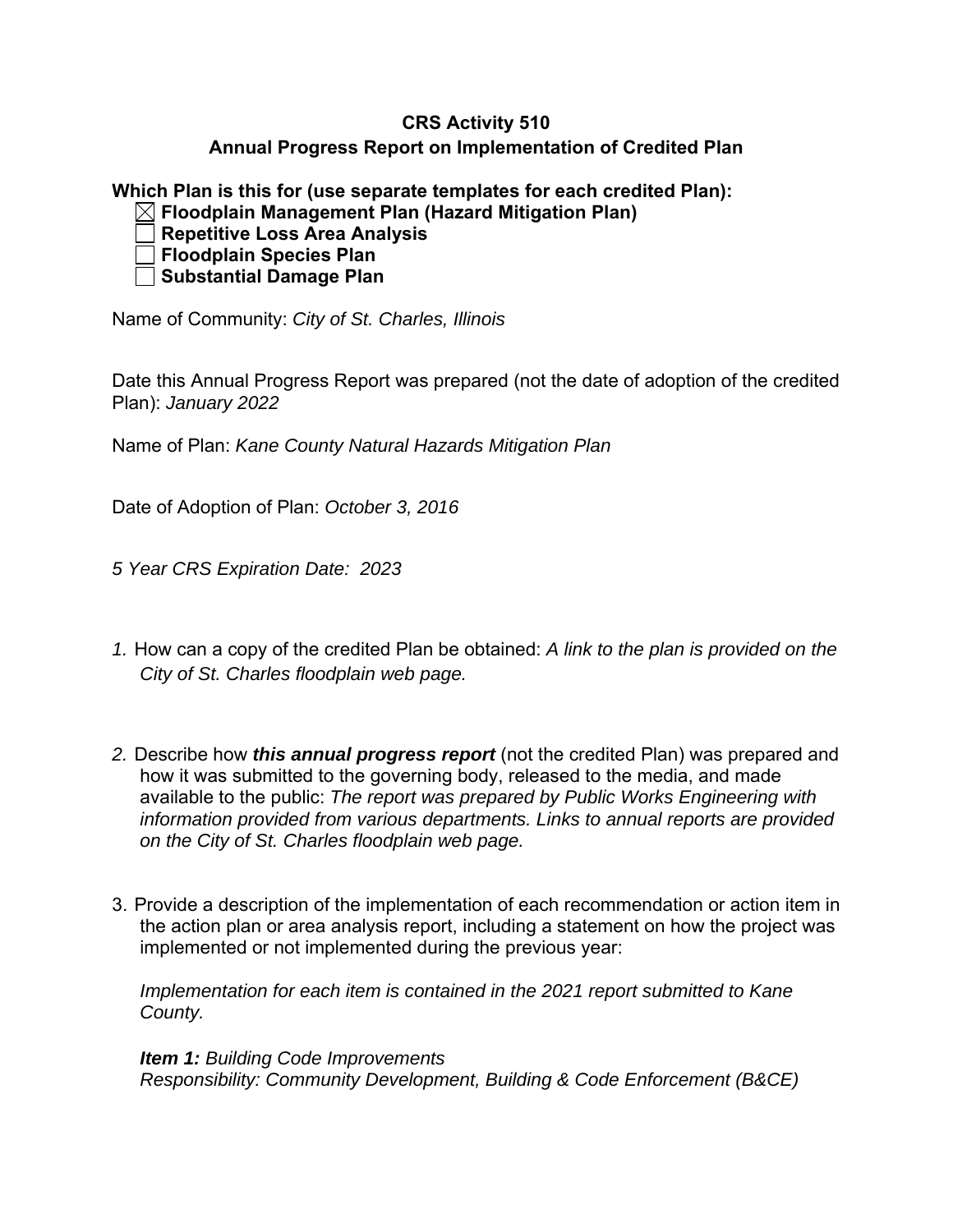*Item 2: Improved Code Enforcement Responsibility: Public Works Engineering, Community Development Engineering, B&CE* 

*Item 3: Review of Plans & Development Recommendations Responsibility: Public Works Engineering, Community Development Engineering, B&CE* 

*Item 4: Retrofitting Incentives Responsibility: Public Services, B&CE* 

*Item 5: Repetitive Loss Projects Responsibility: Public Works Engineering* 

*Item 6: Drainage Maintenance Responsibility: Public Works Engineering, Community Development Engineering, Public Services* 

*Item 7: Urban Forestry Responsibility: Public Services* 

*Item 8: Flood Threat Recognition Responsibility: Emergency Management, Public Works Engineering, Public Services* 

*Item 9: Improved Emergency Response Responsibility: Emergency Management, Police and Fire, Public Services* 

*Item 10: Flood Control Projects Responsibility: Public Works Engineering, Public Services* 

*Item 11: Hazard Mitigation Materials Responsibility: Public Work Engineering, B&CE* 

*Item 12: Outreach Projects Responsibility: Public Works Engineering, City Administration* 

*Item 13: Plan Adoption Responsibility: City Administration Implementation: The current plan was adopted per Resolution No. 2016-118* 

*Item 14: Mitigation Committee Responsibility: Emergency Management, Public Works Engineering* 

*Item 15: Community Rating System Responsibility: Public Works Engineering, Community Development Engineering, B&CE*